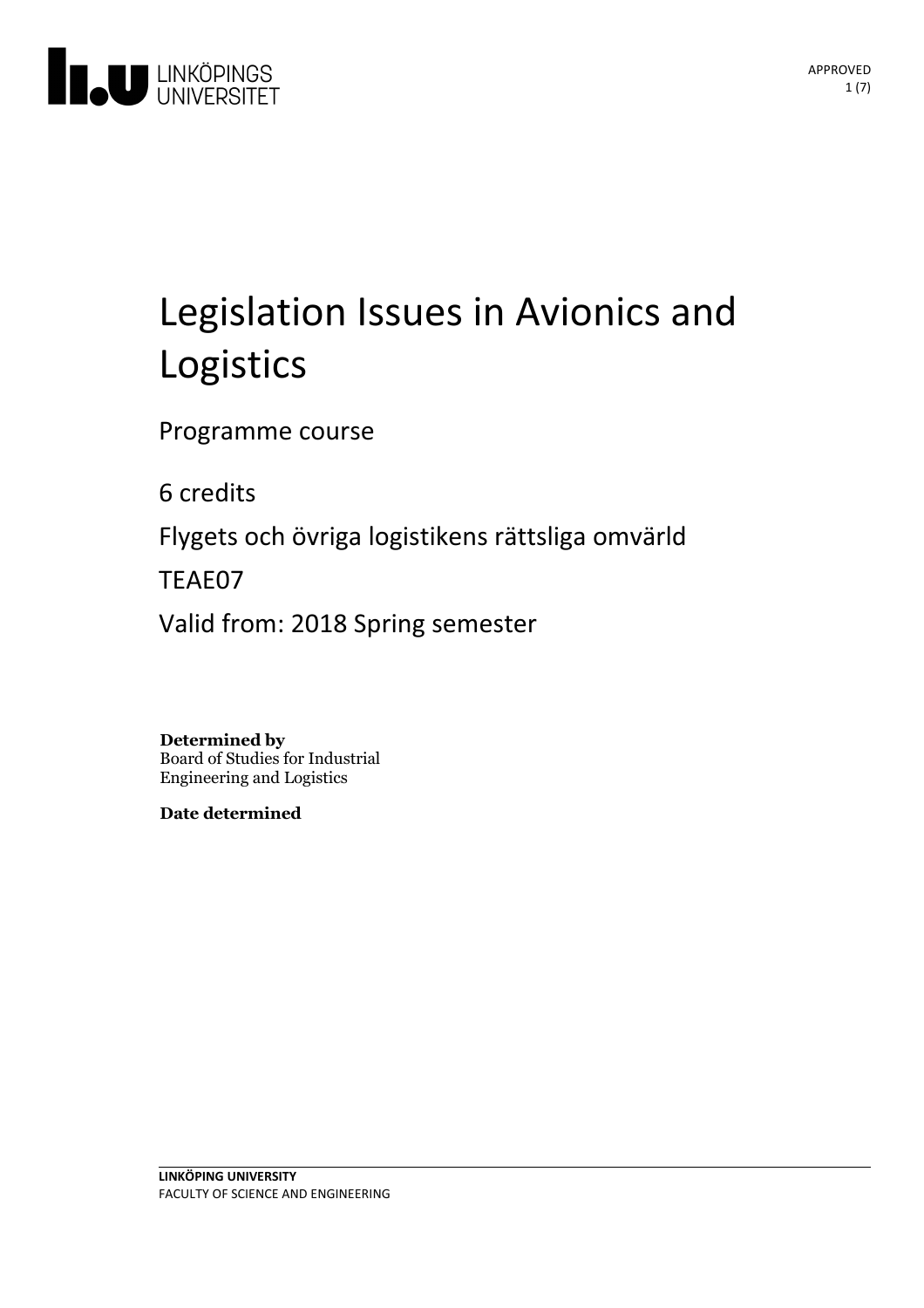# Main field of study

No main field of study

### Course level

First cycle

# Advancement level

 $G_1X$ 

# Course offered for

- Air Transportation and Logistics, Bachelor's Programme
- Civic Logistics, Bachelor's Programme
- Bachelor's Programme in Air Transportation and Logistics

## Entry requirements

Note: Admission requirements for non-programme students usually also include admission requirements for the programme and threshold requirements for progression within the programme, or corresponding.

# Examination

TEN1 Written examination 6 credits U, 3, 4, 5

# Grades

Four-grade scale, LiU, U, 3, 4, 5

## Department

Institutionen för ekonomisk och industriell utveckling

# Director of Studies or equivalent

Christina Nordin

Examiner Christina Nordin

## Education components

Preliminary scheduled hours: 48 h Recommended self-study hours: 112 h

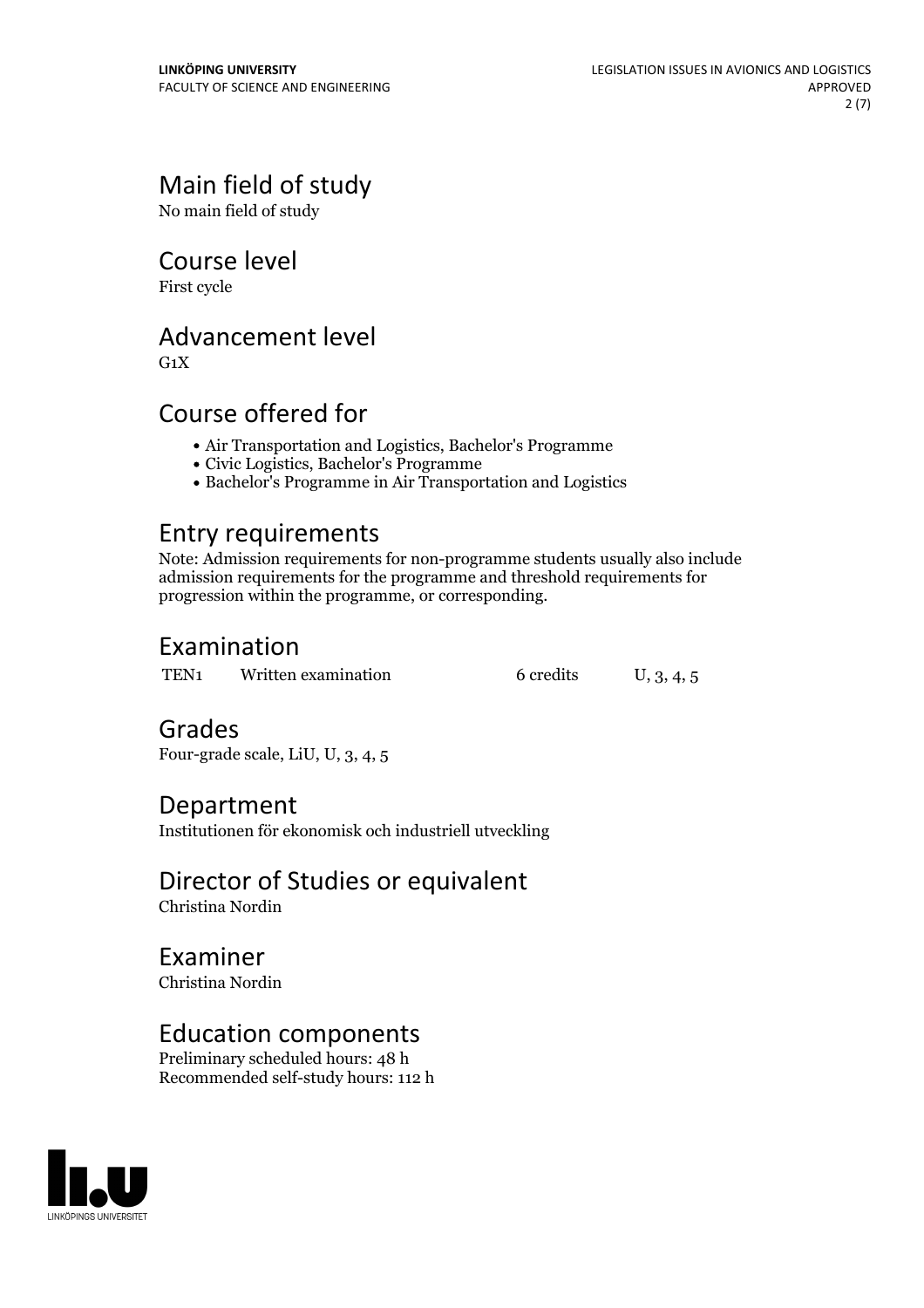# Course literature

**Articles**

Lagtextsamling i Logistikrätt.

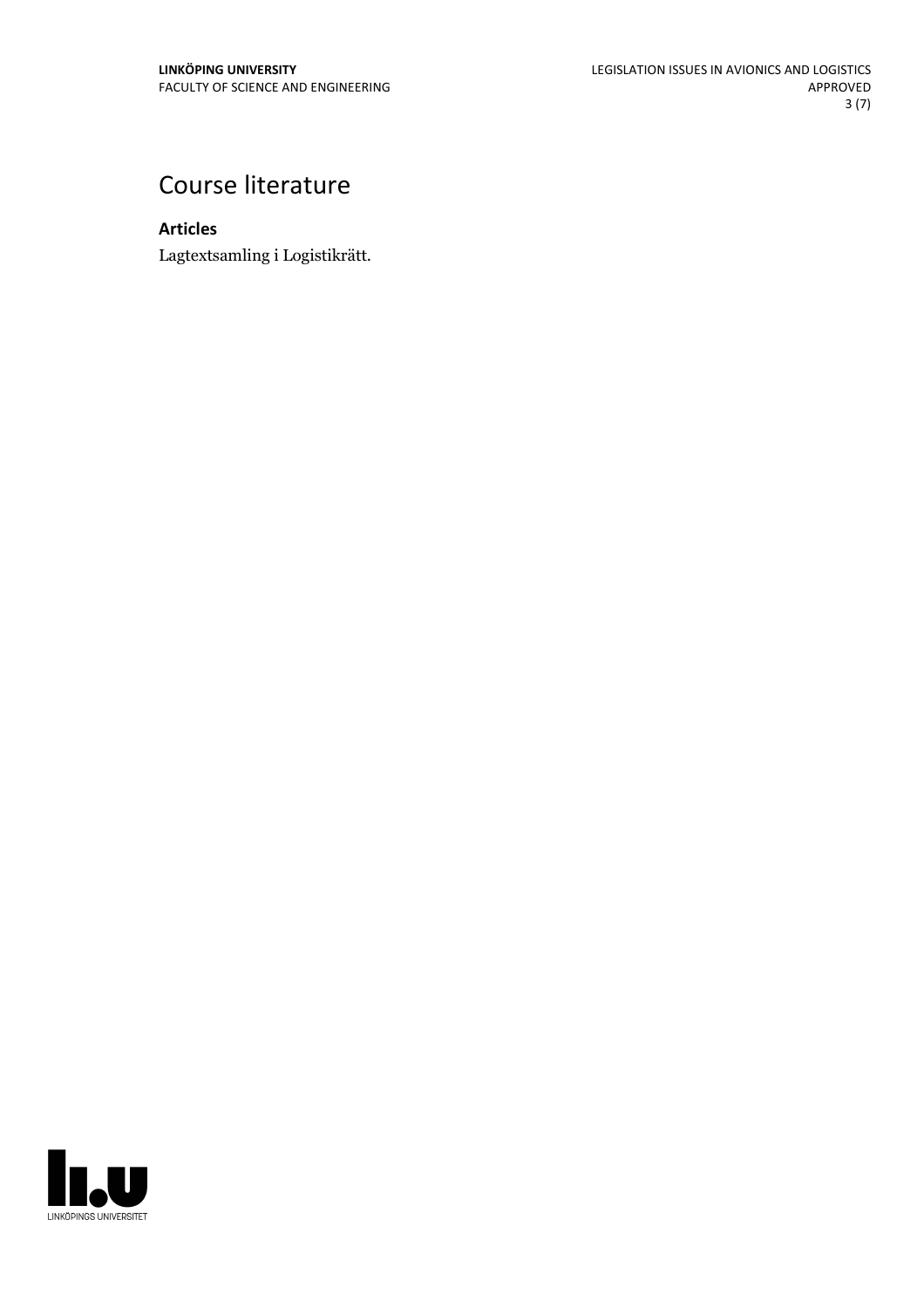# **Common rules**

#### **Course syllabus**

A syllabus has been established for each course. The syllabus specifies the aim and contents of the course, and the prior knowledge that a student must have in order to be able to benefit from the course.

#### **Timetabling**

Courses are timetabled after a decision has been made for this course concerning its assignment to a timetable module. A central timetable is not drawn up for courses with fewer than five participants. Most project courses do not have a central timetable.

#### **Interrupting a course**

The vice-chancellor's decision concerning regulations for registration, deregistration and reporting results (Dnr LiU-2015-01241) states that interruptions in study are to be recorded in Ladok. Thus, all students who do not participate in a course for which they have registered must record the interruption, such that the registration on the course can be removed. Deregistration from <sup>a</sup> course is carried outusing <sup>a</sup> web-based form: www.lith.liu.se/for-studenter/kurskomplettering?l=sv.

#### **Cancelled courses**

Courses with few participants (fewer than 10) may be cancelled or organised in a manner that differs from that stated in the course syllabus. The board of studies is to deliberate and decide whether a course is to be cancelled orchanged from the course syllabus.

#### **Regulations relatingto examinations and examiners**

Details are given in a decision in the university's rule book: http://styrdokument.liu.se/Regelsamling/VisaBeslut/622678.

#### **Forms of examination**

#### **Examination**

Written and oral examinations are held at least three times a year: once immediately after the end of the course, once in August, and once (usually) in one of the re-examination periods. Examinations held at other times are to follow a decision of the board of studies.

Principles for examination scheduling for courses that follow the study periods:

courses given in VT1 are examined for the first time in March, with re-

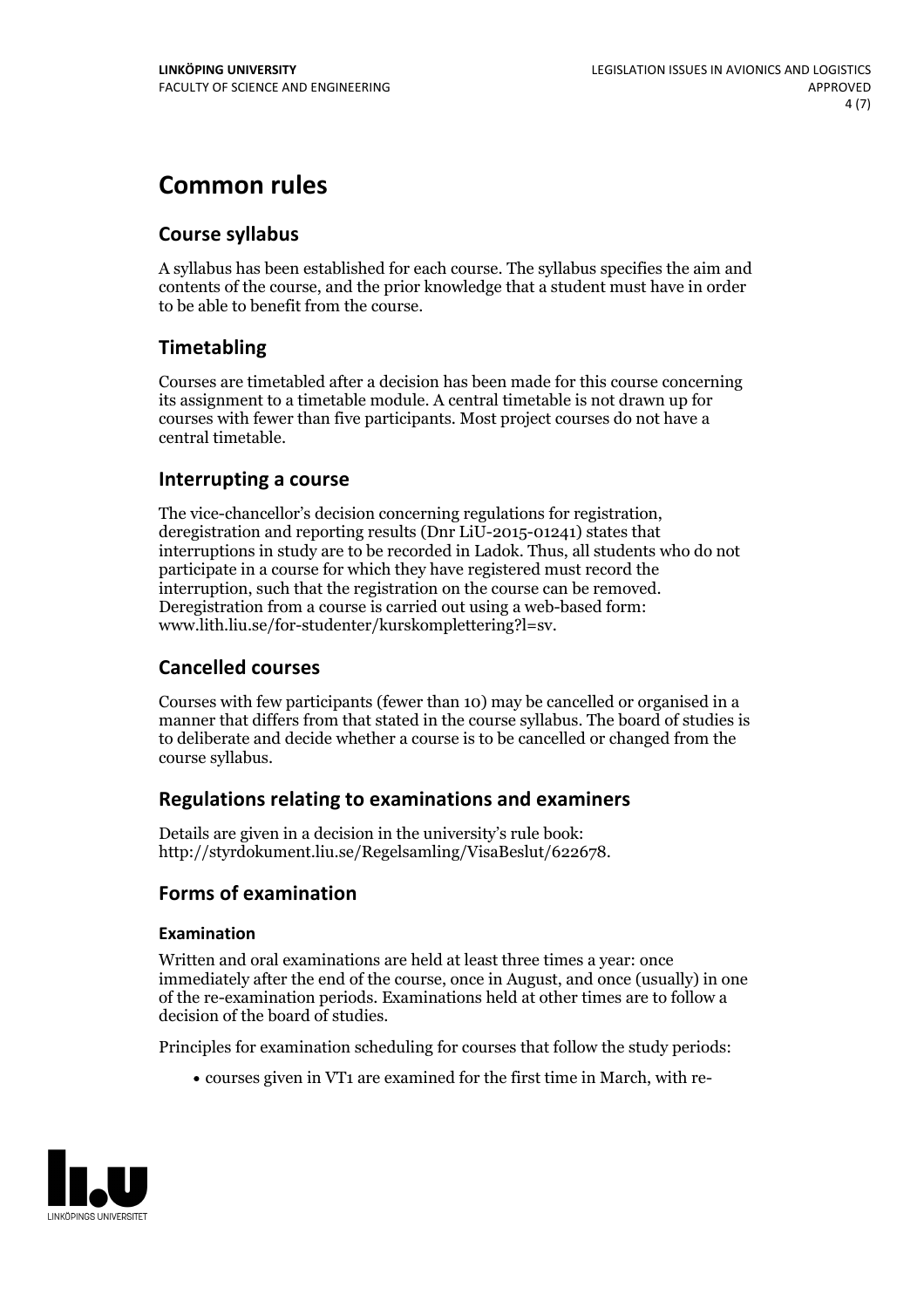examination in June and August

- courses given in VT2 are examined for the first time in May, with re-examination in August and October
- courses given in HT1 are examined for the first time in October, with re-examination in January and August
- courses given in HT2 are examined for the first time in January, with re-examination at Easter and in August.

The examination schedule is based on the structure of timetable modules, but there may be deviations from this, mainly in the case of courses that are studied and examined for several programmes and in lower grades (i.e. 1 and 2).

- Examinations for courses that the board of studies has decided are to be held in alternate years are held only three times during the year in which
- the course is given.<br>• Examinations for courses that are cancelled or rescheduled such that they are not given in one or several years are held three times during the year that immediately follows the course, with examination scheduling that corresponds to the scheduling that was in force before the course was cancelled or rescheduled.<br>• If teaching is no longer given for a course, three examination occurrences
- are held during the immediately subsequent year, while examinations are at the same time held for any replacement course that is given, or alternatively in association with other re-examination opportunities. Furthermore, an examination is held on one further occasion during the next subsequent year, unless the board of studies determines otherwise.<br>• If a course is given during several periods of the year (for programmes, or
- on different occasions for different programmes) the board orboards of studies determine together the scheduling and frequency of re-examination occasions.

#### **Registration for examination**

In order to take an examination, a student must register in advance at the Student Portal during the registration period, which opens 30 days before the date of the examination and closes 10 days before it. Candidates are informed of the location of the examination by email, four days in advance. Students who have not registered for an examination run the risk of being refused admittance to the examination, if space is not available.

Symbols used in the examination registration system:

- \*\* denotes that the examination is being given for the penultimate time.
- \* denotes that the examination is being given for the last time.

#### **Code of conduct for students during examinations**

Details are given in a decision in the university's rule book: http://styrdokument.liu.se/Regelsamling/VisaBeslut/622682.

#### **Retakes for higher grade**

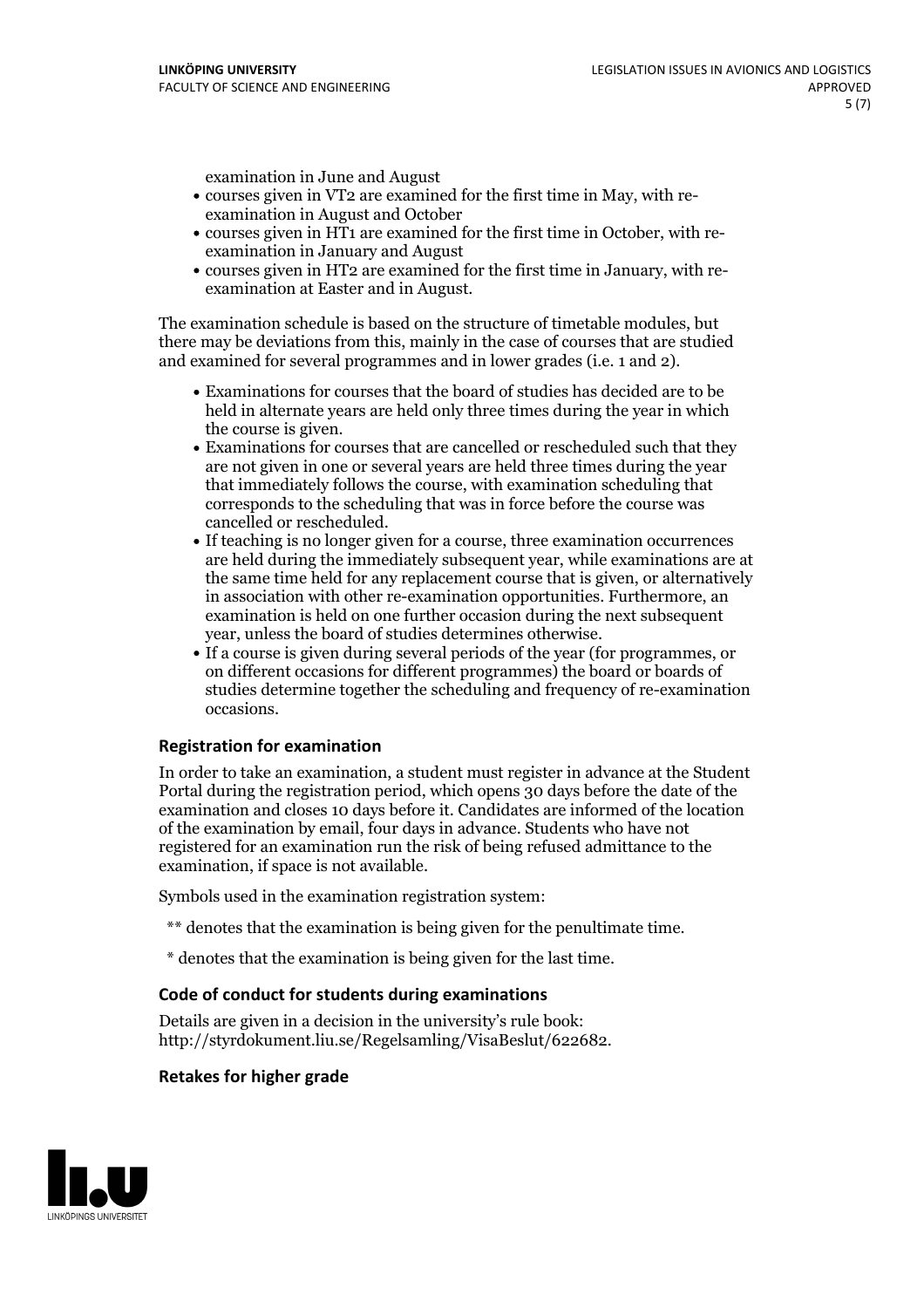Students at the Institute of Technology at LiU have the right to retake written examinations and computer-based examinations in an attempt to achieve a higher grade. This is valid for all examination components with code "TEN" and "DAT". The same right may not be exercised for other examination components, unless otherwise specified in the course syllabus.

#### **Retakes of other forms of examination**

Regulations concerning retakes of other forms of examination than written examinations and computer-based examinations are given in the LiU regulations for examinations and examiners, http://styrdokument.liu.se/Regelsamling/VisaBeslut/622678.

#### **Plagiarism**

For examinations that involve the writing of reports, in cases in which it can be assumed that the student has had access to other sources (such as during project work, writing essays, etc.), the material submitted must be prepared in accordance with principles for acceptable practice when referring to sources (references or quotations for which the source is specified) when the text, images, ideas, data, etc. of other people are used. It is also to be made clear whether the author has reused his or her own text, images, ideas, data, etc. from previous examinations.

A failure to specify such sources may be regarded as attempted deception during examination.

#### **Attempts to cheat**

In the event of <sup>a</sup> suspected attempt by <sup>a</sup> student to cheat during an examination, or when study performance is to be assessed as specified in Chapter <sup>10</sup> of the Higher Education Ordinance, the examiner is to report this to the disciplinary board of the university. Possible consequences for the student are suspension from study and a formal warning. More information is available at https://www.student.liu.se/studenttjanster/lagar-regler-rattigheter?l=sv.

#### **Grades**

The grades that are preferably to be used are Fail (U), Pass (3), Pass not without distinction  $(4)$  and Pass with distinction  $(5)$ . Courses under the auspices of the faculty board of the Faculty of Science and Engineering (Institute of Technology) are to be given special attention in this regard.

- 1. Grades U, 3, 4, 5 are to be awarded for courses that have written
- examinations. 2. Grades Fail (U) and Pass (G) may be awarded for courses with <sup>a</sup> large degree of practical components such as laboratory work, project work and group work.

#### **Examination components**

- 
- 1. Grades U, 3, 4, <sup>5</sup> are to be awarded for written examinations (TEN). 2. Grades Fail (U) and Pass (G) are to be used for undergraduate projects and other independent work.